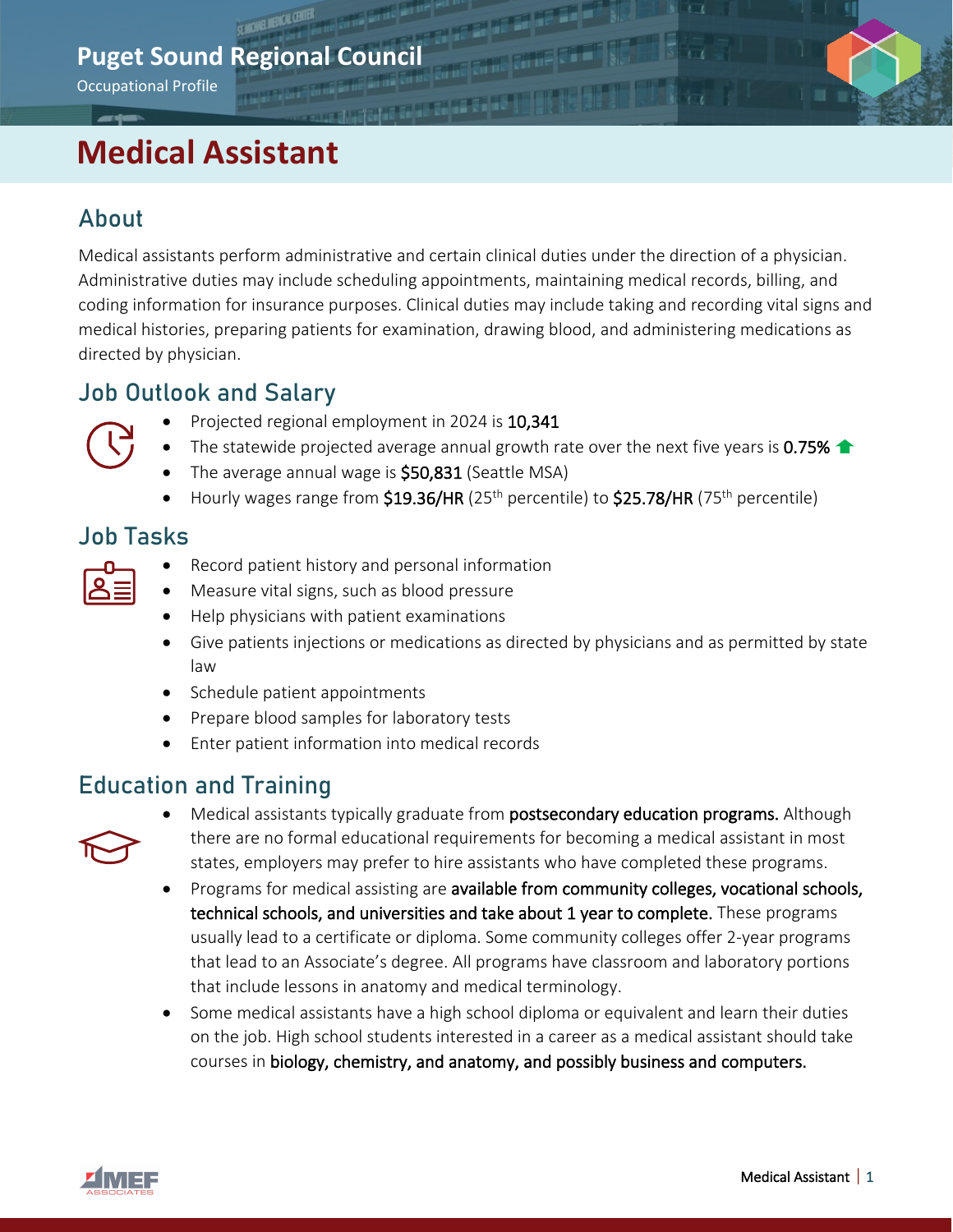## Licensures

| ٧<br>٧ |  |
|--------|--|
|        |  |
|        |  |

- Medical assistants are not required to be certified in most states. However, employers may prefer to hire certified assistants.
- Several organizations offer certification. An applicant must pass an exam and have taken one of several routes to be eligible for each certification. These routes include graduation from an accredited program and work experience, among others. In most cases, an applicant must be at least 18 years old before applying for certification.

#### Work Schedule



• Most medical assistants work full time. Some work evenings, weekends, or holidays to cover shifts in medical facilities that are always open.

#### **Skills**



- Analytical skills. Medical assistants must be able to understand and follow medical charts and diagnoses. They may be required to code a patient's medical records for billing purposes.
- Detail oriented. Medical assistants need to be precise when taking vital signs or recording patient information. Physicians and insurance companies rely on accurate records.
- Interpersonal skills. Medical assistants need to be able to discuss patient information with other medical personnel, such as physicians. They often interact with patients who may be in pain or in distress, so they need to be able to act in a calm and professional manner.
- Technical skills. Medical assistants should be able to use basic clinical instruments so they can take a patient's vital signs, such as heart rate and blood pressure.

# **Technology**



- Medical software: EPIC Systems; Healthcare common procedure coding systems; Medical condition coding software; MEDITECH software
- Accounting software: Billing software; Intuit QuickBooks
- Electronic mail software: Microsoft Outlook; Microsoft Exchange
- Categorization or classification software: Diagnostic and procedural coding software

# Opportunities for Advancement



• With experience, medical assistants can specialize and move into leadership roles. With more education they may advance into other healthcare occupations such as registered nurse, physician assistant, or nurse practitioner.

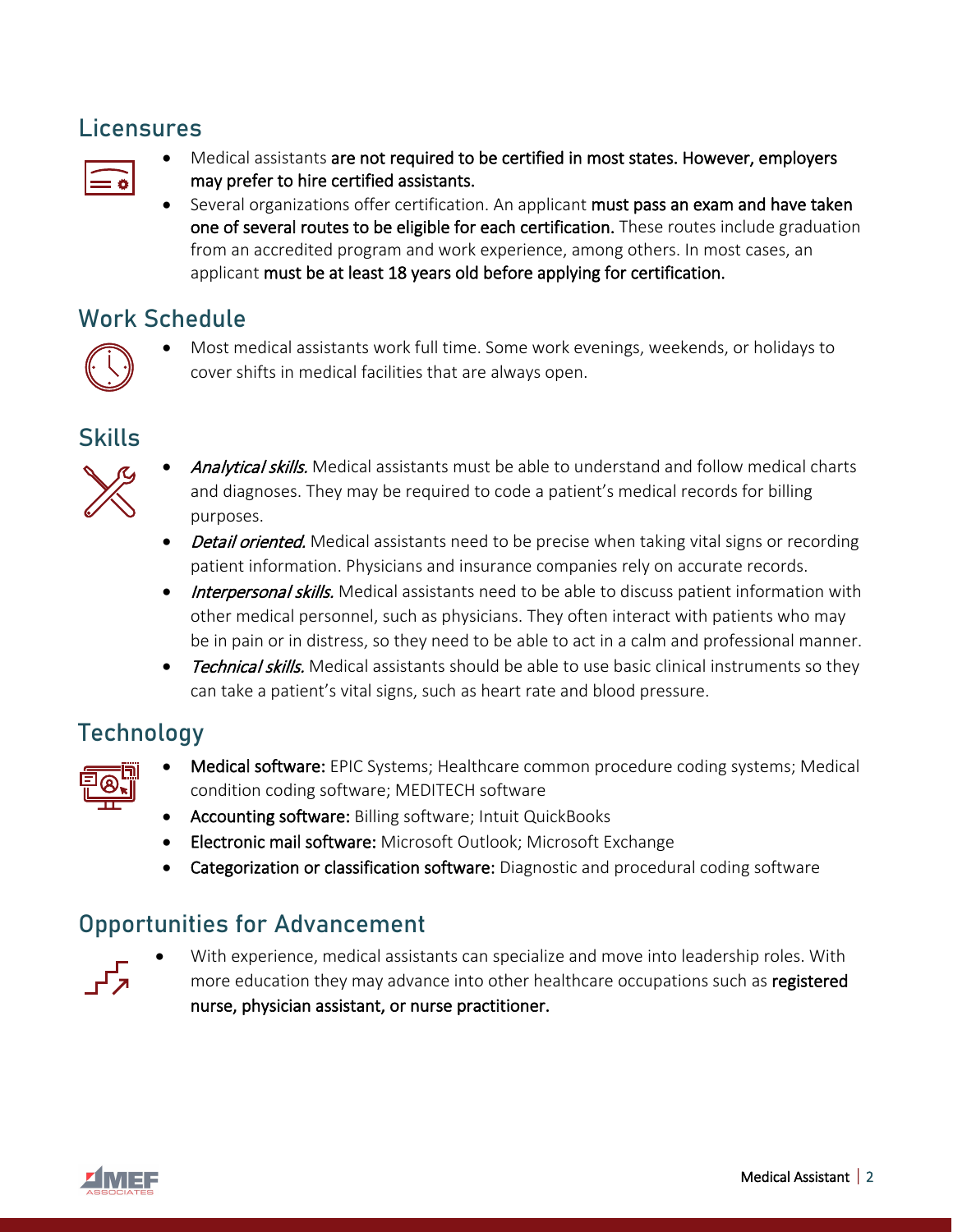# Education and Training Resources

The following regional education and training programs are examples of programs in the region that can help you obtain education and credentials to become a Medical Assistant. Some programs may require additional preparation and completion of prerequisites.

|  | County              | Programs                                                                                                                                                                                                                                                                                                                                                                                                                                                                                                                                                                                                                                                                                                                                  |
|--|---------------------|-------------------------------------------------------------------------------------------------------------------------------------------------------------------------------------------------------------------------------------------------------------------------------------------------------------------------------------------------------------------------------------------------------------------------------------------------------------------------------------------------------------------------------------------------------------------------------------------------------------------------------------------------------------------------------------------------------------------------------------------|
|  | King County         | Bellevue College (https://www.bellevuecollege.edu/)<br><b>Blossom Nursing Assistant Training School</b><br>$\bullet$<br>(http://www.blossomcna.com/)<br>Green River College (https://www.greenriver.edu/)<br>$\bullet$<br>Health Care Apprenticeship Consortium*<br>$\bullet$<br>(https://healthcareapprenticeship.org/programs/)<br><b>Health Professional Institute</b><br>(https://healthprofessionalsinstitute.com/)<br>Highline College (https://highline.edu)<br>Pima Medical Institute, Renton (https://pmi.edu/)<br>$\bullet$<br>Pima Medical Institute, Seattle (https://pmi.edu/)<br>$\bullet$<br>Renton Technical College (https://https://www.rtc.edu/)<br>$\bullet$<br><b>Royal College of Medical Training</b><br>$\bullet$ |
|  |                     | (http://www.royalcollegeusa.com/contact.html)<br>Seattle Central College (https://seattlecentral.edu/)                                                                                                                                                                                                                                                                                                                                                                                                                                                                                                                                                                                                                                    |
|  | Kitsap County       | Olympic College (https://www.olympic.edu/)<br>$\bullet$                                                                                                                                                                                                                                                                                                                                                                                                                                                                                                                                                                                                                                                                                   |
|  | Pierce County       | Bates Technical College (https://www.batestech.edu/)<br>$\bullet$<br><b>Charter College, Fife</b><br>$\bullet$<br>(https://www.chartercollege.edu/locations/fife)<br>Clover Park Technical College (https://www.cptc.edu/)<br>$\bullet$<br>Pierce College (https://www.pierce.ctc.edu/)<br>$\bullet$                                                                                                                                                                                                                                                                                                                                                                                                                                      |
|  |                     | Tacoma Community College (https://www.tacomacc.edu/)<br>$\bullet$                                                                                                                                                                                                                                                                                                                                                                                                                                                                                                                                                                                                                                                                         |
|  | Snohomish<br>County | Edmonds College (https://www.edmonds.edu/)<br>$\bullet$<br>Everett Community College (https://www.everettcc.edu/)                                                                                                                                                                                                                                                                                                                                                                                                                                                                                                                                                                                                                         |

\* In addition to locations in King County, the Health Care Apprenticeship Consortium has additional locations throughout the region.

#### Resources to Scholarships and Assistance Programs

- Washington State Opportunity Scholarship:<https://www.waopportunityscholarship.org/about/>
- Washington College Grant:<https://wsac.wa.gov/wcg>